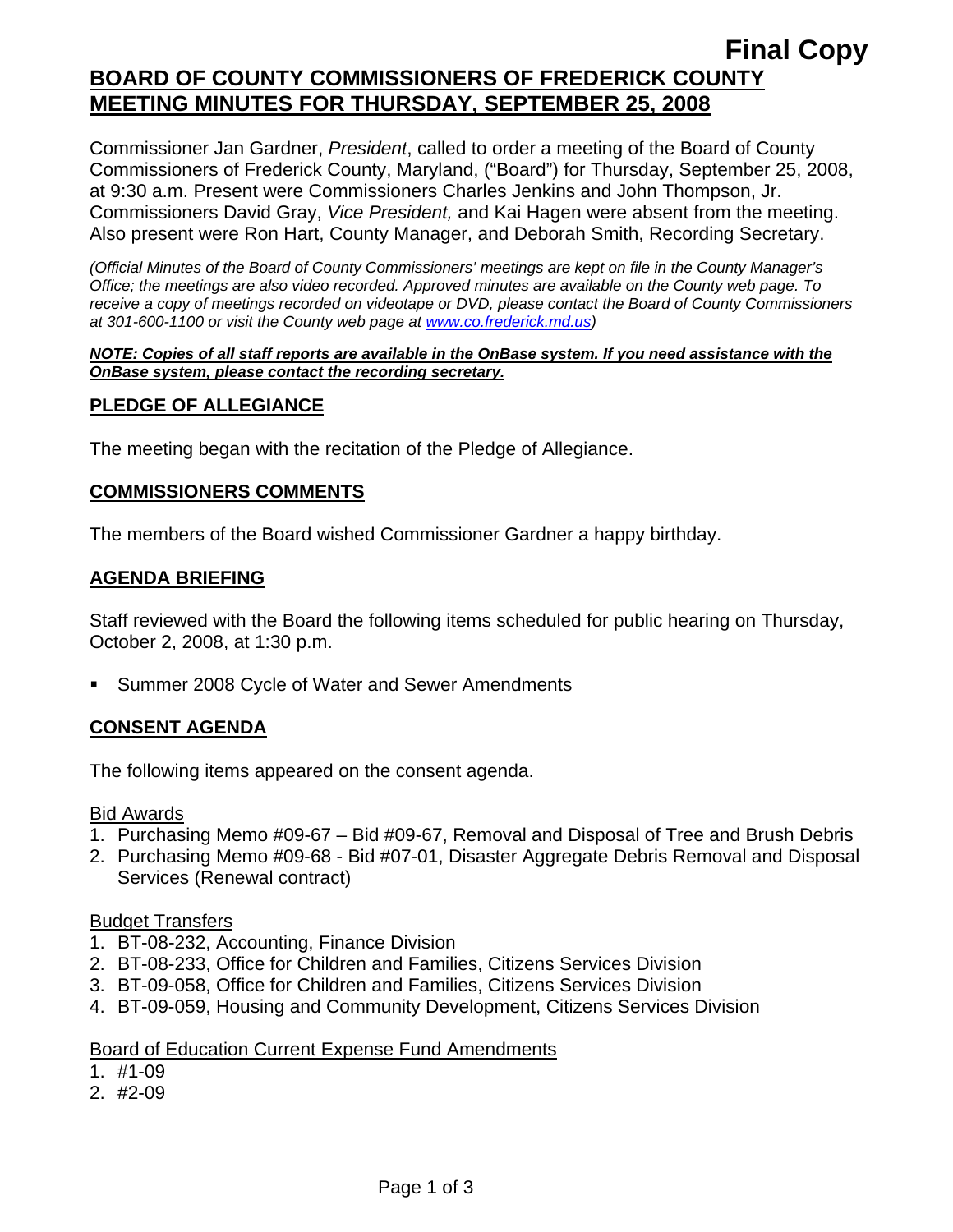# **Final Copy BOARD OF COUNTY COMMISSIONERS OF FREDERICK COUNTY MEETING MINUTES FOR THURSDAY, SEPTEMBER 25, 2008**

## Easements

- 1. Partial Release and Abandonment of Water and Sewer Easement, Villages of Urbana, Section M-20
- 2. Partial Release and Abandonment of Water and Sewer Easement, Villages of Urbana, Section M-1E

## Change Orders

- 1. Ballenger-McKinney Enhanced Nutrient Renewal (ENR) Wastewater Treatment Plant (WWTP) Expansion, Change Order No. 5
- 2. Urbana District Park (Entrance Plan Revision), Design Change Order No. 2
- 3. Frederick County Courthouse Phase II, Contract No. 05-32, Change Order No. 107 Non-Compensatory Time Extension
- 4. Adult Detention Center Phase III, Contract No. C11108, Change Order No. 52 Final Settlement Agreement

It was verified by Bruce Johnson, Finance Division, that the contract being approved associated to Purchasing Memo #09-67 – Bid #09-67, Removal and Disposal of Tree and Brush Debris, was for a term of one year.

Commissioner Jenkins moved to approve the items on the consent agenda as presented, noting the verification that the contract associated with Purchasing Memo #09-67 – Bid #09-67, Removal and Disposal of Tree and Brush Debris, was for a term of one year. Commissioner Thompson seconded the motion that passed 3 – 0, with Commissioners Gray and Hagen absent.

### **ADMINISTRATIVE BUSINESS**

### **Resolution for the FY 2009 Equipment Lease Purchase Agreement – Timmy Ruppersberger, Esquire, Venable LC (County Bond Counsel) and Susan Blum, Finance Division**

Ms. Ruppersberger presented to the Board a resolution which, if approved would authorize an amount not to exceed \$2,120,000 in order to acquire fire and rescue equipment through a lease agreement. She requested the Board approve the resolution.

The Board requested staff look at the process of the lease agreements to identify if any steps could be eliminated so the Board would not be required to look at the same agreement multiple times.

Commissioner Jenkins moved to approve the resolution as presented. Commissioner Thompson seconded the motion that passed 3 – 0, with Commissioners Gray and Hagen absent.

(A copy of Resolution #08-25 can be obtained in the County Manager's office or from the county's website, www.co.frederick.md.us)